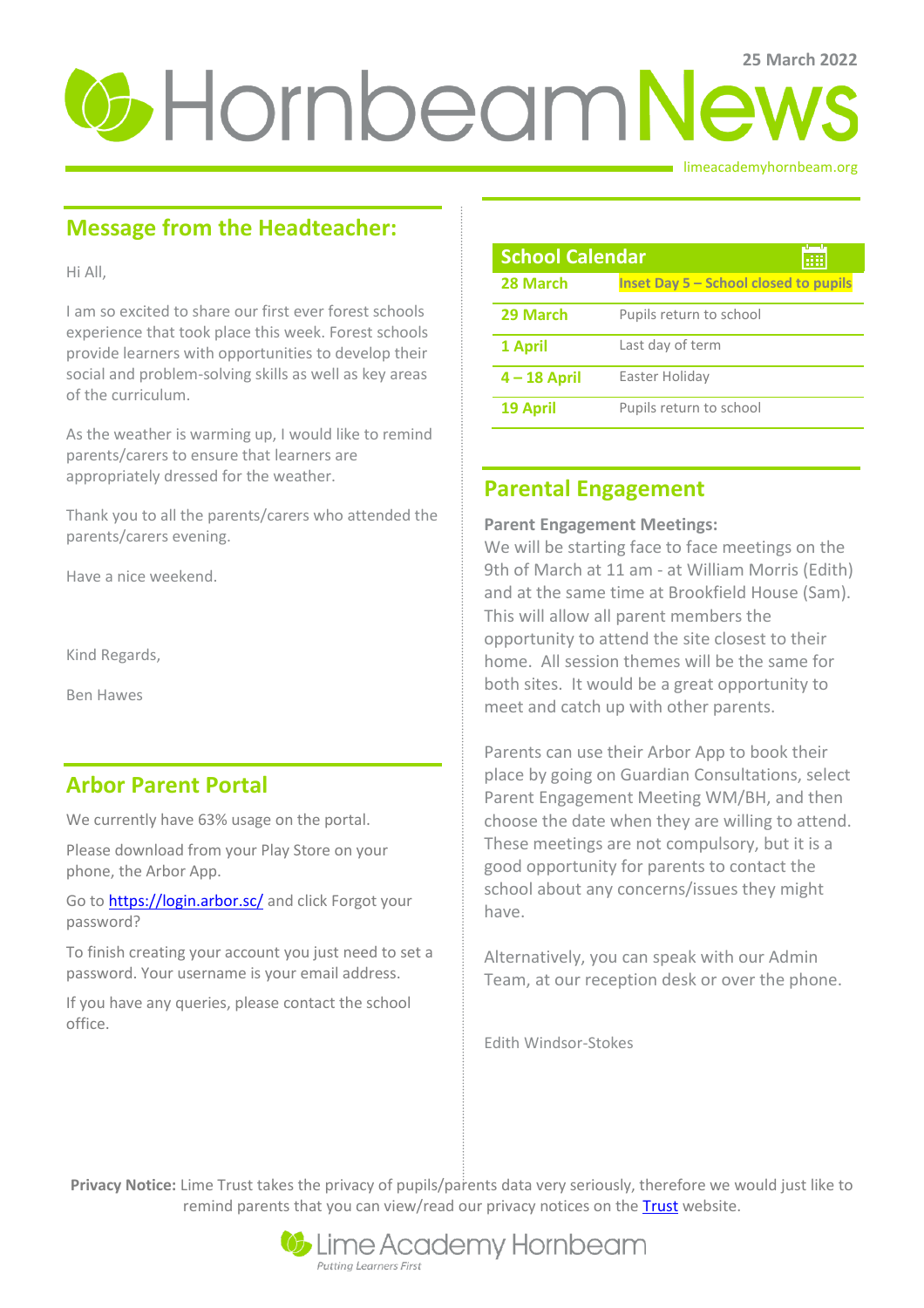## **Learning @ BFH – Green Class**

In Green class this week we have enjoyed the topic focus of let's travel, and during the sensory story we have visited India, on our magic carpet. On the magic carpet ride it allows us to experience and explore different places. During the story we enjoyed going to the market to listen to the music of the snake charmers, smell the spices, and the scents in the temple.



During our creative arts lesson we have been very busy creating lots of wonderful pieces of artwork linked to the let's travel topic. We have made tiger masks using paper plates while we have been learning about the colours.





### **Learning @ WM – Boseman**

Another exciting week at WMS! This week our Post 16 learners who are completing BTEC studies in animal care had the opportunity to visit Brooks farm. Learners fed different animals and spoke to the farm keepers to further understand how different animals are looked after and what they are fed. Learners experienced interactions with the different animals by being able to practice animal care in a real life setting.



Additionally, following on from careers week, our learners have the opportunity to talk weekly with our in house careers advisor. Sam meets with learners to explore the possible avenues learners can pursue and the steps they need to take to enter the employment sector.